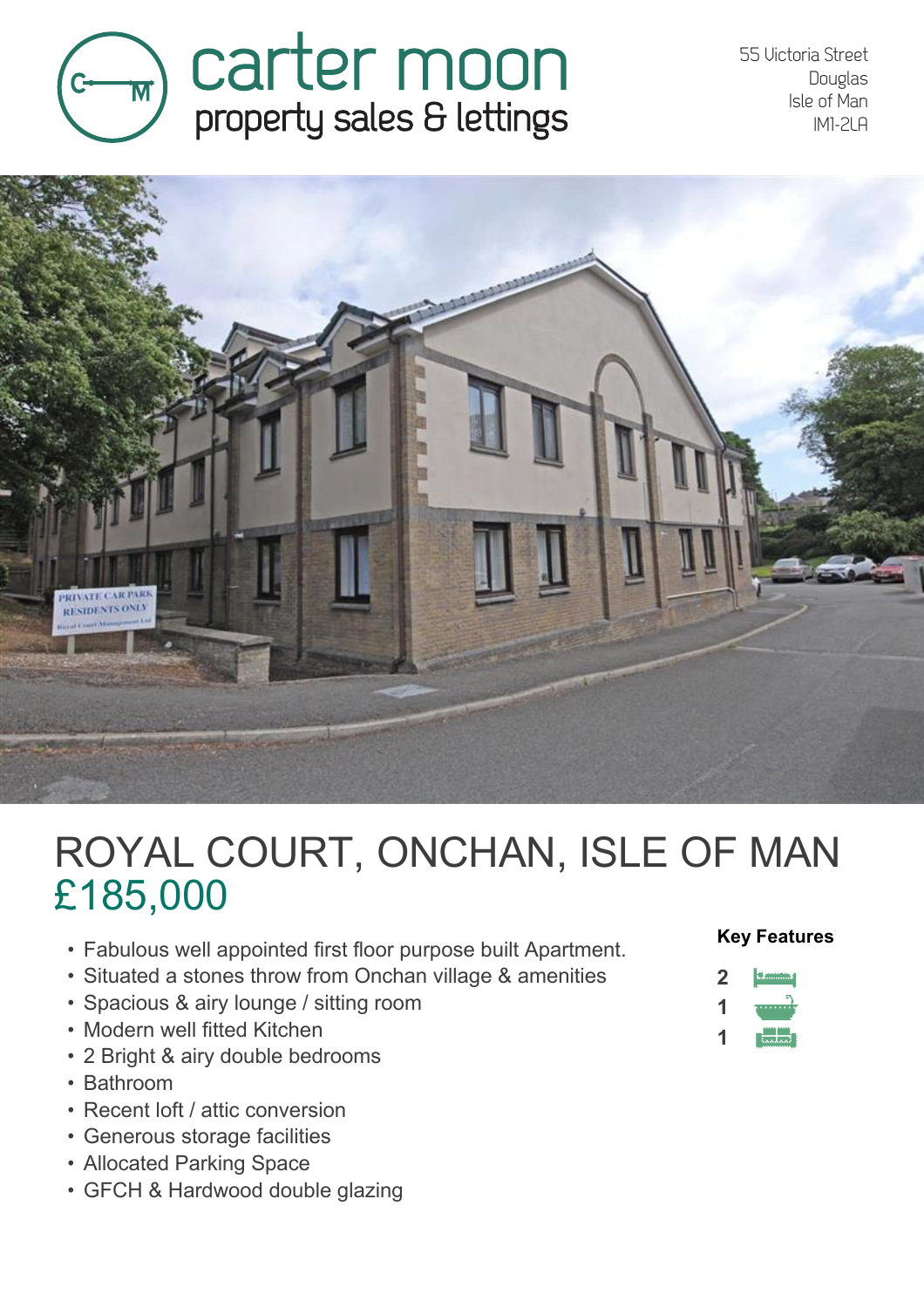### **Full Description**

This well presented purpose built first floor apartment that offers deceptively spacious accommodation throughout briefly comprises of a good sized lounge / dining area, modern open plan kitchen, 2 double bedrooms & bathroom. The apartment runs on gas fired central heating & is fully hardwood double glazed. Ideally positioned close to Onchan village & other amenities such as Play parks & bus routes. Generous parking areas & well maintained communal gardens. Viewing highly advised.

Full details & measurements are as follows - Convenient level pathway. Glazed door leading to

COMMUNUAL ENTRANCE/VESTIBULE Security entry phone. Private post boxes. Door leading to

COMMUNAL HALLWAY Staircase to upper floor

FIRST FLOOR - APARTMENT 19

Coved ceiling. Access to loft/attic room via wooden down ladder. Deep set built in storage/utility cupboard. Additional built in storage cupboard with clothes rail and shelving. Entry phone system.

SPACIOUS LOUNGE/DINING AREA (19ft 10 - 10ft 2)

Dual aspect windows that provide plenty of natural light. Coved ceiling. Wall mounted lights. TV and satellite connection. Telephone point. Dimmer switches. Opening to

#### MODERN KITCHEN (9ft 3 - 6ft 6)

Attractive kitchen that is fitted with a good range of high gloss white fronted base, wall and drawer units. Generous work surfaces incorporating single bowl sink with mixer tap and drainer. Tiled splashbacks. Attractive wood effect flooring. Appliances include a new Bosch four ring electric cooker/oven with filter hood above. Bosch washer/dryer. Space for fridge/freeze. Multiple power points. Coved ceiling. Downlighting and alarm.

BEDROOM 1 (10ft - 9ft 6) Delightful bright and airy bedroom with ample space for stand alone furnishings. Coved ceiling. Multiple power sockets.

BEDROOM 2 (9ft 9 - 9ft 8) Fitted clothes shelving to one wall. Built in cupboard which houses gas fired central heating boiler (recently serviced). Coved ceiling. Power sockets. Picturesque distant coastal views.

#### BATHROOM (7ft 4 - 6ft 4)

Fitted with a modern suite comprising deep bath unit with chrome shower attachments and screen, vanity sink unit and low flush toilet. Attractive tiled walls and flooring. Chrome heating towel rail. Fan.

**OUTSIDE** 

Allocated parking space. Well maintained and tidy communal lawned gardens.

Tenure: Leasehold (999 years) Service Charge: £1,600 per year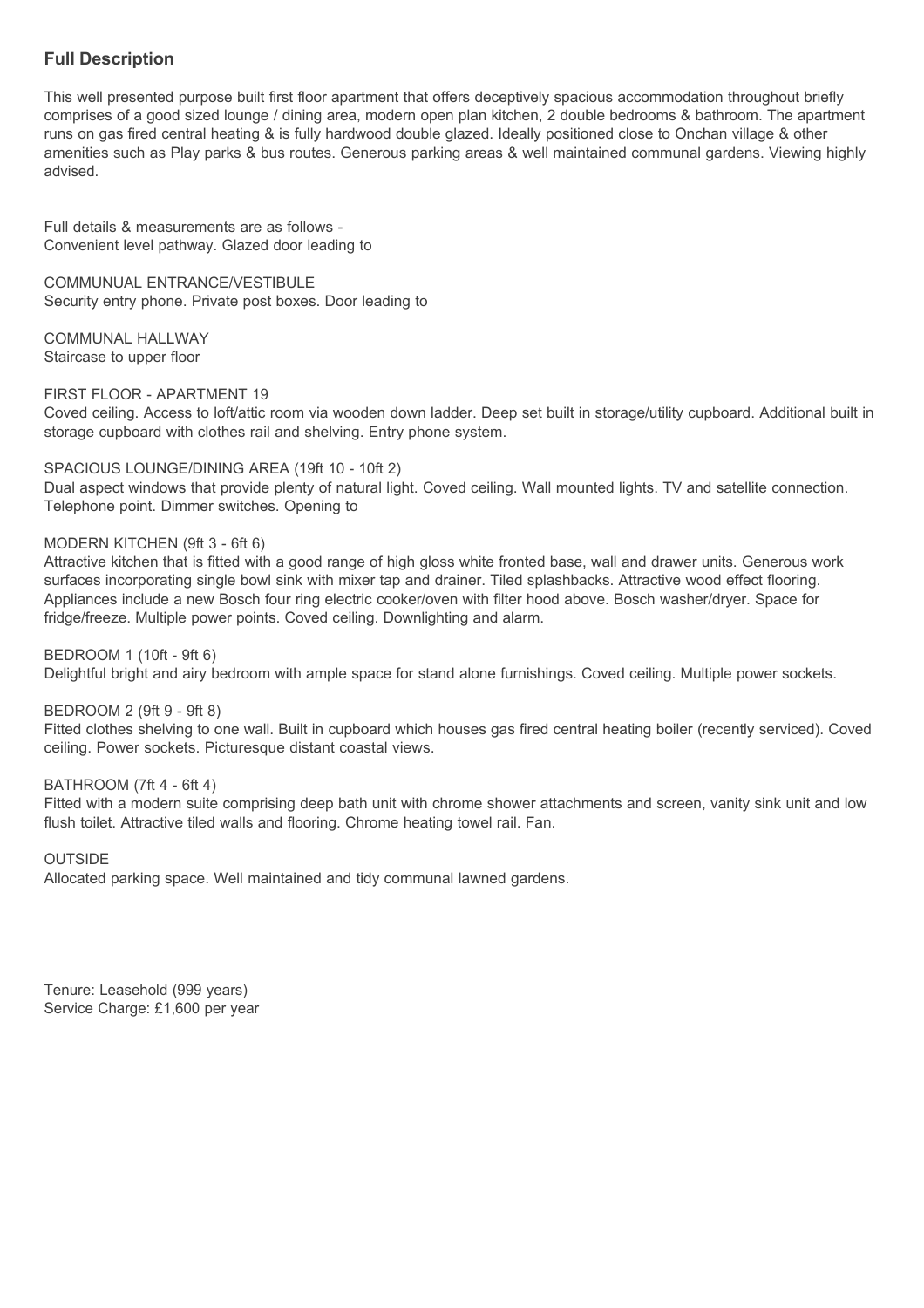